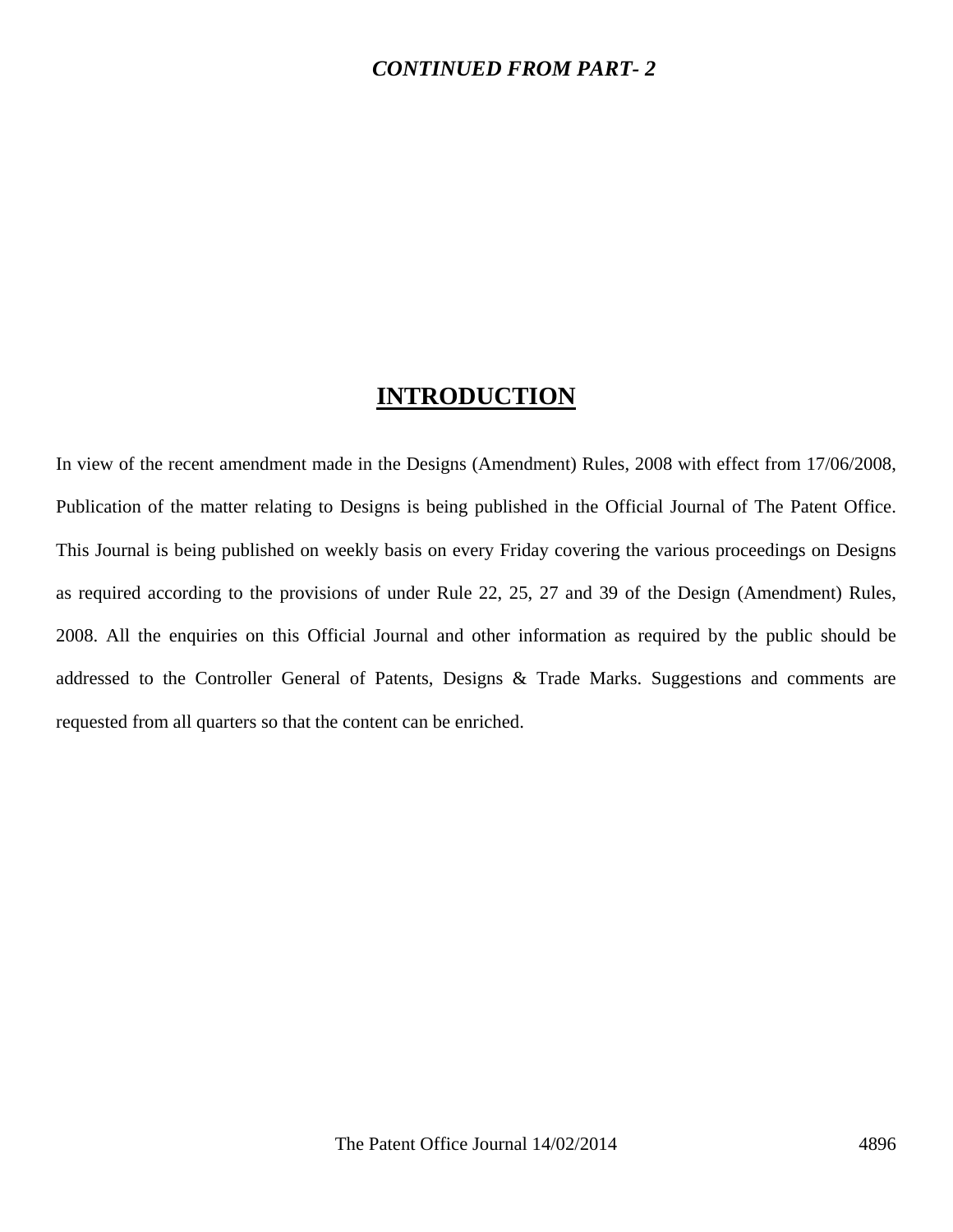## **PUBLIC NOTICE**

**Due to technical problem the O/O CGPDTM is unable to publish the publication of registered design u/s 7 of the Design Act, 2000 for this week (Journal no. 7 and date of publication14/02/2014)**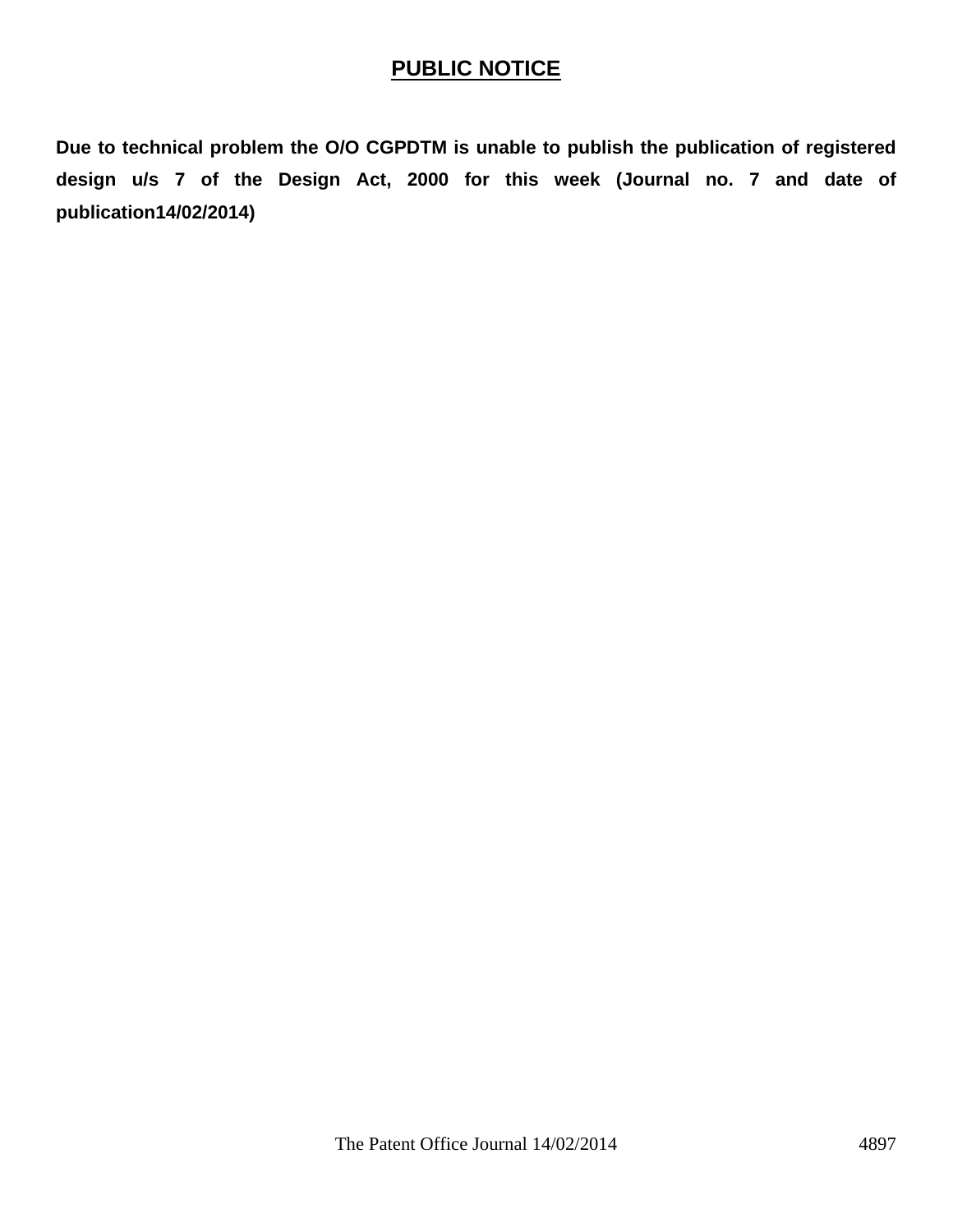# **COPYRIGHT PUBLICATION**

| <b>SL NO</b> | <b>CASE NUMBERS</b> | <b>RENEWED ON</b> |
|--------------|---------------------|-------------------|
| 1.           | 191894              | 20.01.2014        |
| 2.           | 191898              | 20.01.2014        |
| 3.           | 191911              | 20.01.2014        |
| 4.           | 191913              | 20.01.2014        |
| 5.           | 195199              | 07.01.2014        |
| 6.           | 195201              | 09.01.2014        |
| 7.           | 195202              | 09.01.2014        |
| 8.           | 195203              | 07.01.2014        |
| 9.           | 195204              | 07.01.2014        |
| 10.          | 195273              | 09.01.2014        |
| 11.          | 205489              | 20.01.2014        |
| 12.          | 205491              | 20.01.2014        |
| 13.          | 205492              | 20.01.2014        |
| 14.          | 205494              | 20.01.2014        |
| 15.          | 205495              | 20.01.2014        |
| 16.          | 205496              | 20.01.2014        |
| 17.          | 213628              | 20.01.2014        |
| 18.          | 213629              | 20.01.2014        |
| 19.          | 213630              | 20.01.2014        |
| 20.          | 216858              | 20.01.2014        |
| 21.          | 216860              | 20.01.2014        |
| 22.          | 192174              | 30.01.2014        |
| 23.          | 192175              | 30.01.2014        |